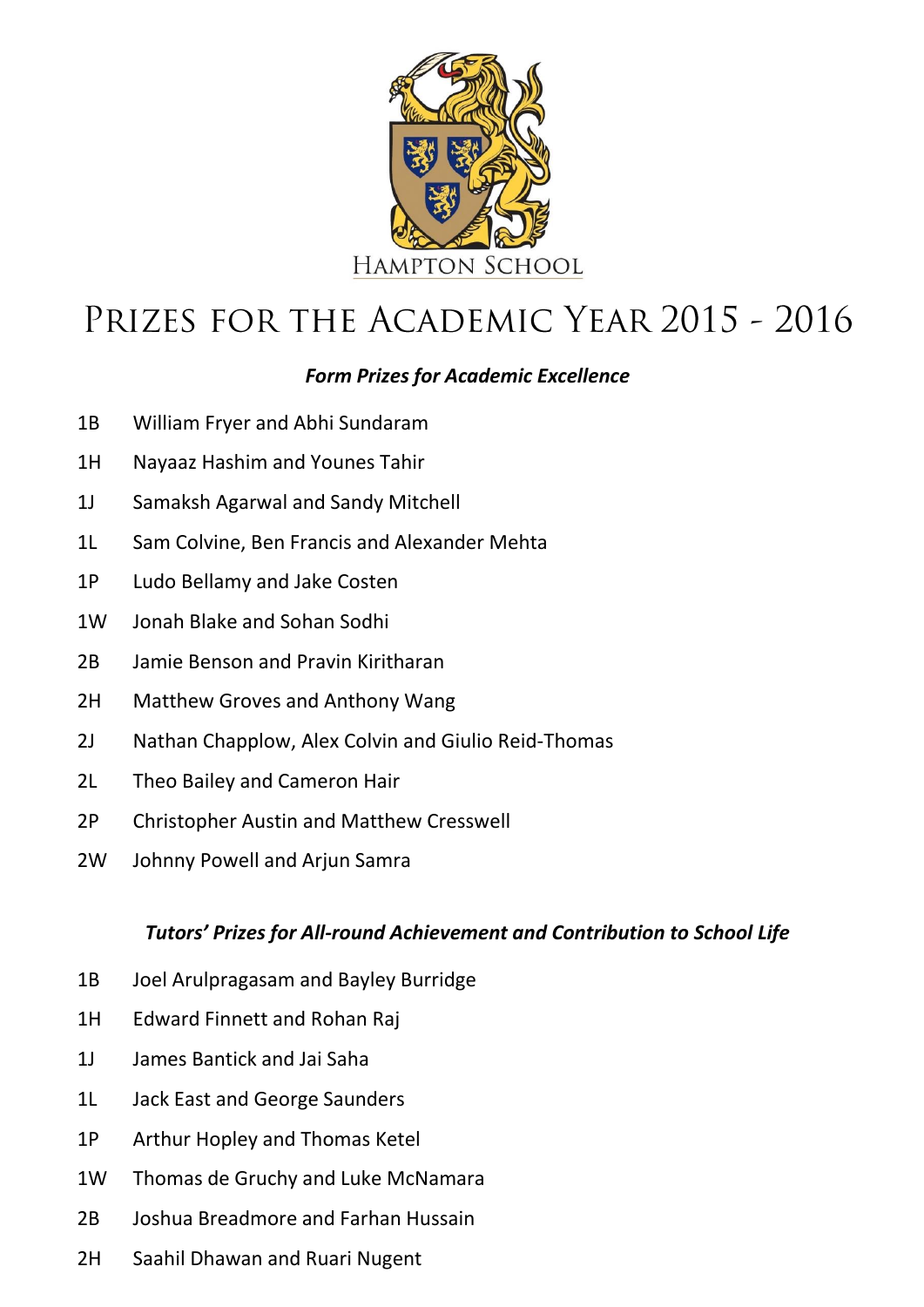- 2J Declan Connolly and Zachary Whelan
- 2L Oliver Burke and Toby Robinson
- 2P Maxi Grindley and Joey Hibbert
- 2W Ben Martis-Jones and Alex McMillan

## *Hampton Extended Learning Programme (HELP) Project Prizes*

Joshua Carmody, Declan Connolly, Matthew Cresswell, Ben Green, Ross Hyde, Pravin Kiritharan

### *Headmaster's Merit Prizes*

- *First Year:* Samaksh Agarwal, Jonah Blake, Shane Bowden, Sam Colvine, James Emery, Ben Francis, Nayaaz Hashim, Billy Hutchings, Luke Michels, Oliver Pulfrey-Baker, Kabir Sait, Sohan Sodhi , Abhi Sundaram
- *Second Year:* Theo Bailey, Josh Bartholomew, Jamie Benson, Joshua Carmody, Matthew Cresswell, Danilo Delic, Pravin Kiritharan, Alfie Onslow, Arjun Samra, Anthony Wang, Angus Whitworth

### *Head of Year Prizes for Endeavour*

- *First Year:* Ethan Clapham, Sam Davidson, Easan Gunarajah, Milo Heard , Rishi Patel, Aayan Sheikh, Alexander Upshall, Rohan Vasudev
- *Second Year:* Albert Cloud, Robbie Cox, Tobias Droy, Finlay Gray, Tom Holland, Alex Kavanagh, Oscar Murphy, Vlad Penzyev, Hari Prabhu, Jonathan Steel

### *Warren Prize for Sustained Progress*

Joe Strong 2H

*Hodges Mathematical Prize*

Jack Murphy 2P